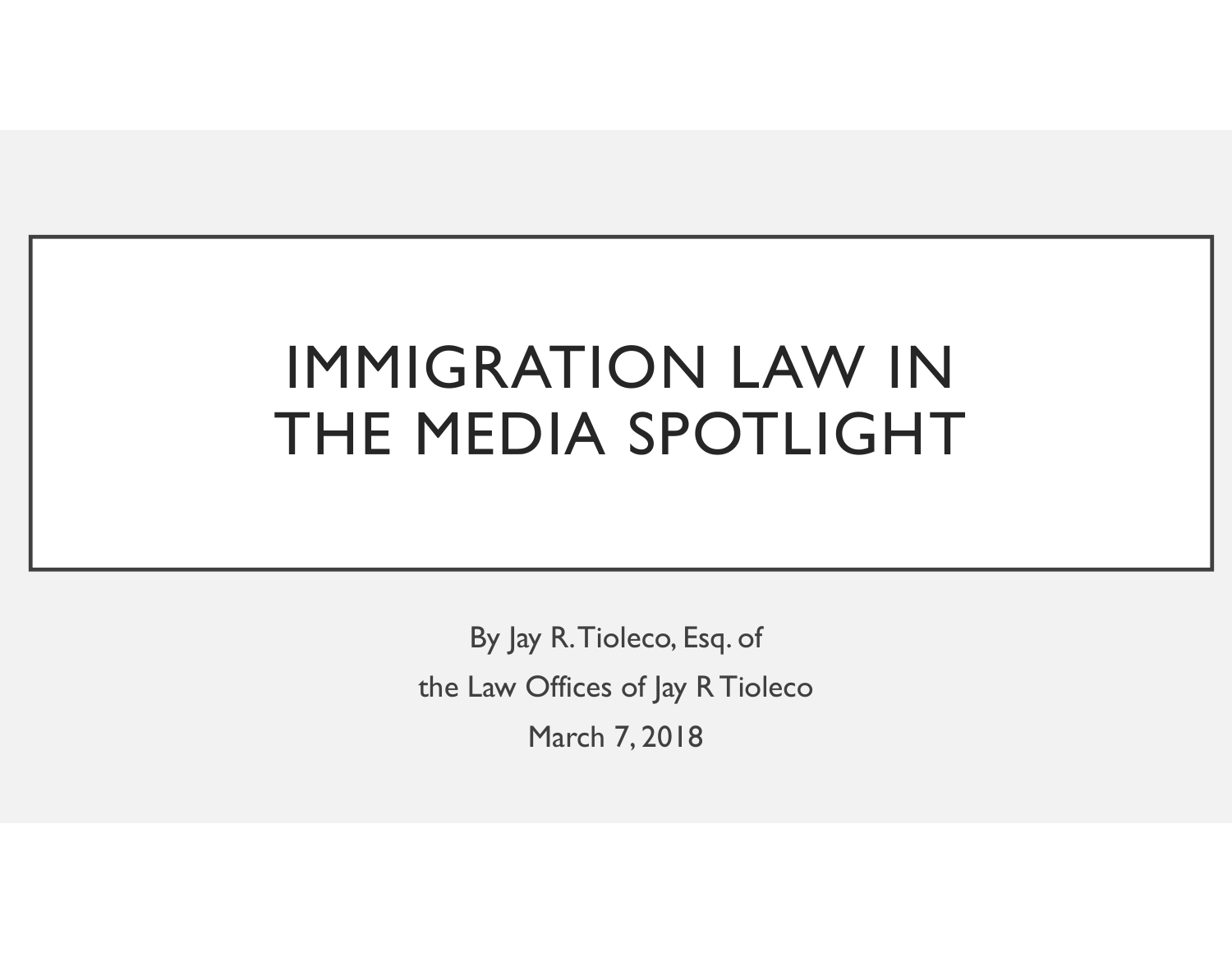#### BACKGROUND ON IMMIGRATION

- Immigration and Nationality Act, Title 8 of US Code
- Generally administrative and civil, but does include criminal.
	- While some laws have criminal counterparts, they are rarely enforced. Remedy is often deportation and civil proceeding, where government brings action for alien to leave.
- Immigration and Naturalization Services (INS) which was under the State Department no longer exists
- Patriot Act of 2002 split immigration service into 3 agencies under the Department of Homeland Security:
	- United States Customs and Border Protection (CBP) is responsible for protecting our nation's borders in order to prevent terrorists and terrorist weapons from entering the United States, while facilitating the flow of legitimate trade and travel.
	- United States Citizenship and Immigration Services (USCIS) is responsible for the administration of immigration and naturalization adjudication functions and establishing immigration services policies and priorities.
	- United States Immigration and Customs Enforcement (ICE), the largest investigative arm of the Department of Homeland Security, is responsible for identifying and shutting down vulnerabilities in the nation's border, economic, transportation and infrastructure security.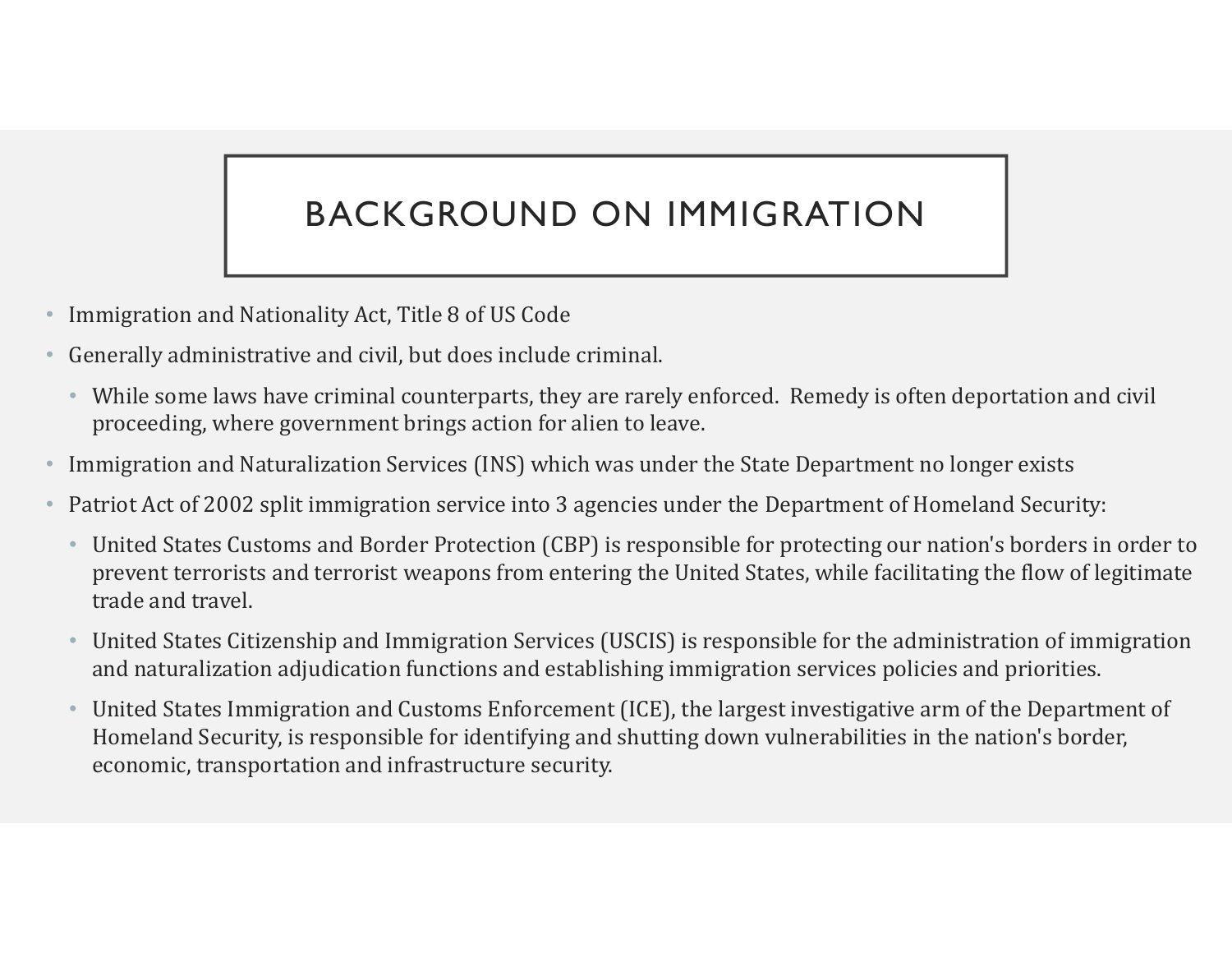### CALIFORNIA, THE SANCTUARY STATE, IN THE NEWS



Photo courtesy of ICE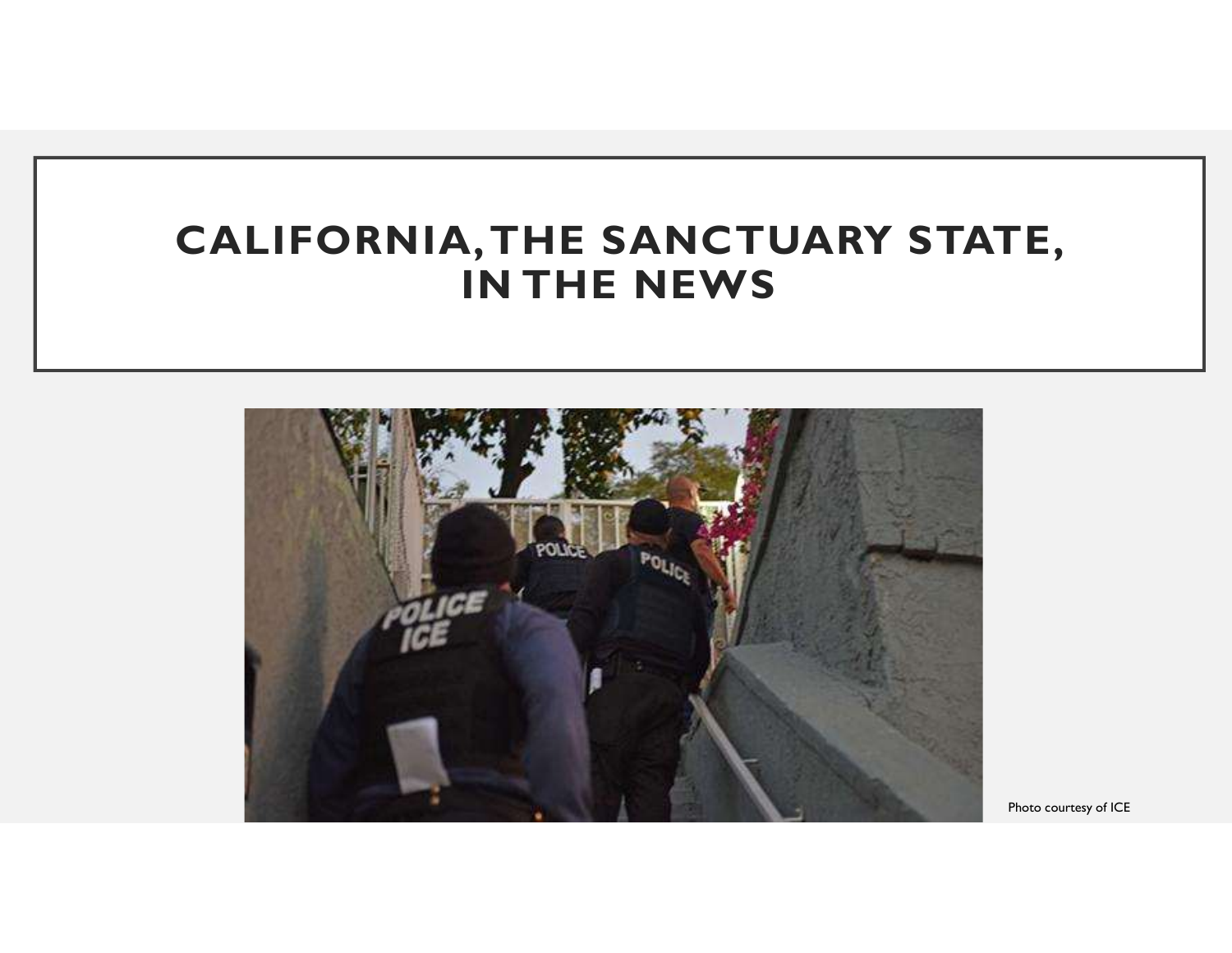#### OCTOBER 5, 2017 -CALIFORNIA BECOMES 'SANCTUARY STATE' IN REBUKE OF TRUMP IMMIGRATION POLICY

- http://www.latimes.com/politics/la-pol-ca-brown-california-sanctuary-state-bill-20171005-story.html
- "The new law will largely prohibit state and local law enforcement agencies from using either personnel or funds to hold, question or share information about people with federal immigration agents unless those individuals have been convicted of one or more offenses from a list of 800 crimes outlined in a 2013 state law."
- "Federal immigration authorities will still be able to work with state corrections officials a key concession and demanded and will be able to work with state corrections officials a key concession and demanded a **Brown Had demanded — and will be able to enter county jails to question in the people they transfer to the product to the state-bill-20171005-story.html "The new law will largely prohibit state and local law enforcement a** general's office will be required to publish guidelines and training recommendations to limit immigration agents' access to personal information. And all law enforcement agencies will have to produce annual reports on their participation in task forces that involve federal agencies, as well as on the people they transfer to immigration authorities."
- "Legal experts have said federal officials may try to block the law in court to keep it from being implemented. Some doubt such challenges would be successful, pointing to the 10th Amendment and previous rulings in which courts have found the federal government can't compel local authorities to enforce federal laws."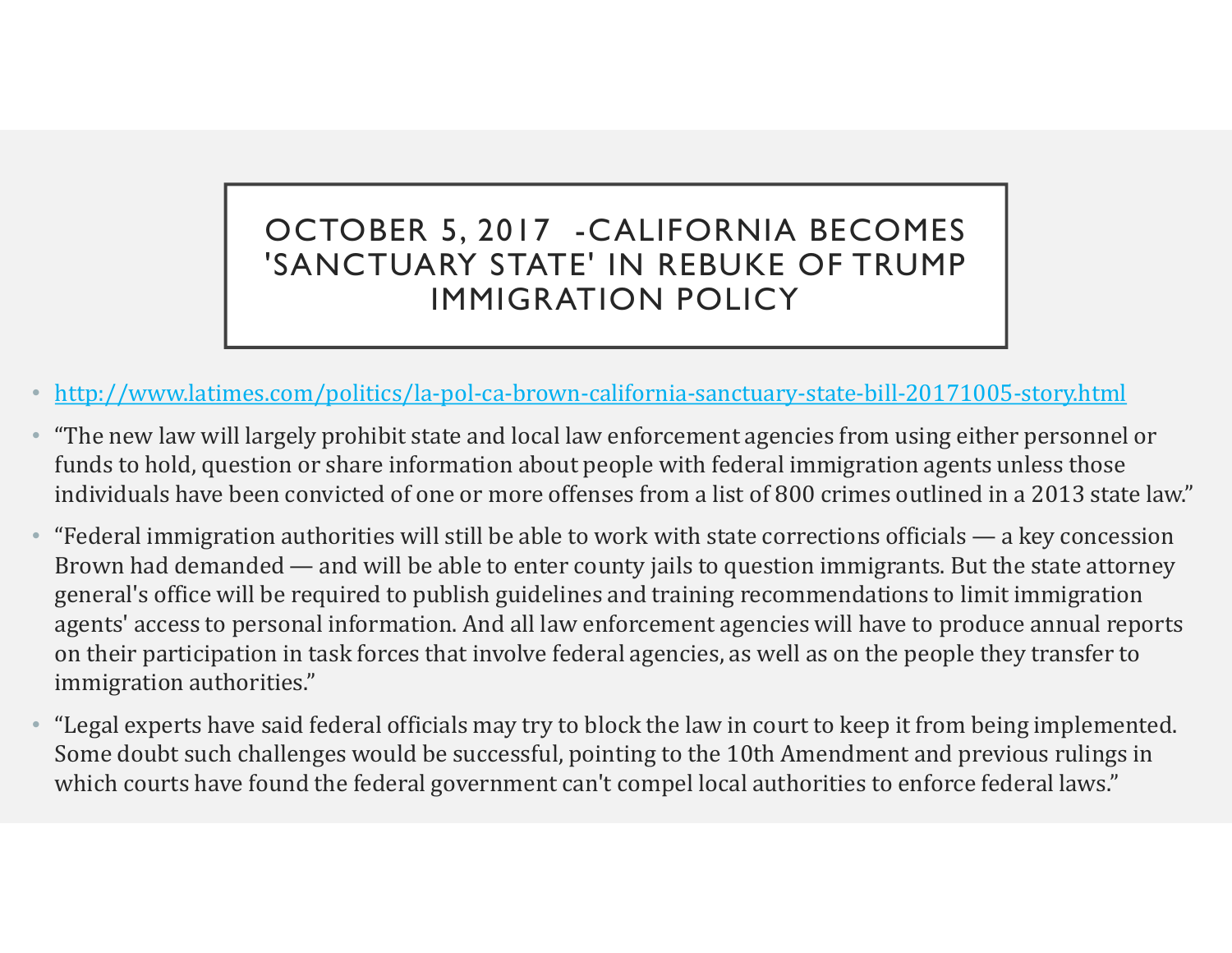# NOVEMBER 21, 2017 - FEDERAL JUDGE<br>LOCKS TRUMP'S EXECUTIVE ORDER ON<br>NYING FUNDING TO SANCTUARY CITIES BLOCKS TRUMP'S EXECUTIVE ORDER ON DENYING FUNDING TO SANCTUARY CITIES

- https://www.washingtonpost.com/news/politics/wp/2017/11/21/federal-judge-blocks-trumps-executiveorder-on-denying-funding-to-sanctuary-cities/?utm\_term=.0a0ea40c6c94
- MOVEMBER 21, 2017 FEDERAL JUDGE<br>
BLOCKS TRUMP'S EXECUTIVE ORDER ON<br>
DENYING FUNDING TO SANCTUARY CITIES<br>
 https://www.washingtonpost.com/news/politics/wp/2017/11/21/federal-judge-blocks-trumps-executive-<br>
order-on-denyi The Constitution vests the spending powers in Congress, not the President, so the Executive Order constrained to cooperate with federal immigration of The order unconstitution of the order order in the order unconstitution **RECOUTIVE ORDER ON DENTIFY IS A SECUTIVE ORDER ON DENTIFY SEXECUTIVE ORDER ON DENTIFY SEXECUTIVE ORDER ON DENTIFY SEXECUTIVE ORDER ON DENTIFY SEXECUTIVE ORDER ON THE SAN FRANCIPY OF UNITED THE SAN FRANCIPY OF THE SPONS TO** Francisco and nearby Santa Clara County and follows a temporary halt on the order that the judge issued in April."
- ""The Constitution vests the spending powers in Congress, not the President, so the Executive Order cannot constitutionally place new conditions on federal funds. Further, the Tenth Amendment requires that conditions on federal funds be unambiguous and timely made; that they bear some relation to the funds at issue; and that they not be unduly coercive," the judge wrote. "Federal funding that bears no meaningful relationship to immigration enforcement cannot be threatened merely because a jurisdiction chooses an immigration enforcement strategy of which the President disapproves."" order-on-denying-funding-to-sanctuary-cities//utm\_term=0a0ea40c6c94<br>"A federal judge issued an injunction to permanently block President Trump's executive order unto icties that refused to cooperate with federal immigratio
- "The executive order on so-called sanctuary cities was issued just days after Trump took office in January, and sought to withhold funds from cities that chose not to cooperate with federal efforts to deport undocumented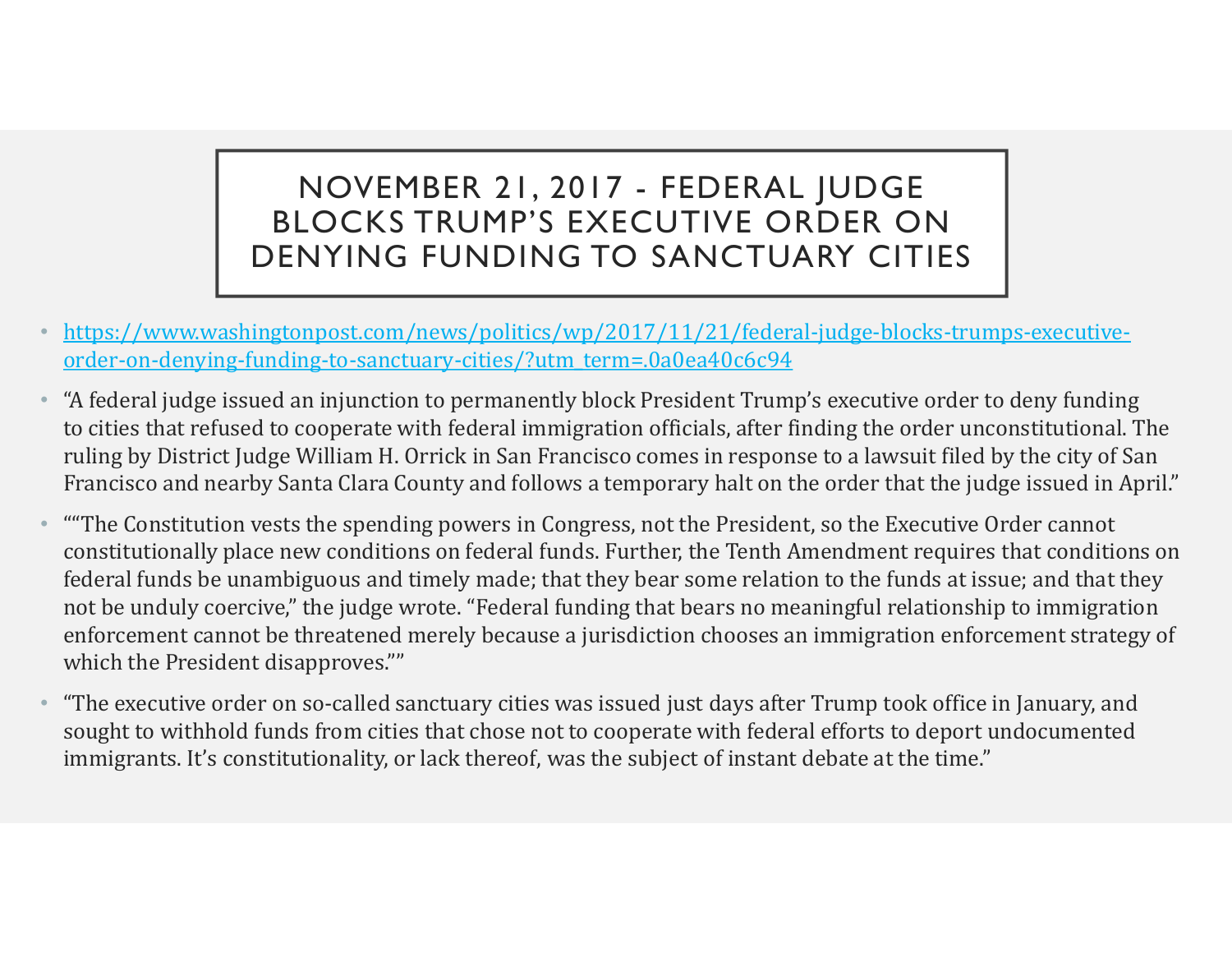# JANUARY 2, 2018 – 'CA BETTER HOLD ON<br>TIGHT': ICE DIR PROMISES DOUBLING OF<br>PFFICERS AFTER 'SANCTUARY' LAW SIGNED JANUARY 2, 2018 - 'CA BETTER HOLD ON<br>TIGHT': ICE DIR PROMISES DOUBLING OF OFFICERS AFTER 'SANCTUARY' LAW SIGNED

- http://insider.foxnews.com/2018/01/02/ice-director-rips-california-governor-jerry-brownsanctuary-state-law
- $\begin{array}{|l|l|}\n\hline\n\end{array}$  TIGHT': ICE DIR PROMISES DOUBLING OF<br>
TIGHT': ICE DIR PROMISES DOUBLING OF<br>  $\begin{array}{|l|l|}\n\hline\n\end{array}$ <br>  $\begin{array}{|l|l|}\n\hline\n\end{array}$  http://insider.foxnews.com/2018/01/02/ice-director-rips-california-gover about to see a lot more deportation officers. If politicians don't protect their communities then ICE will."
- "Homan said illegal alien smuggling organizations will use the California law as a "selling point" and that Brown "bit off a lot more than he can chew." Homan said that Brown and other TIGHT': ICE DIR PROMISES DOUBLING OF<br>
OFFICERS AFTER 'SANCTUARY' LAW SIGNED<br>
http://insiderfoxnews.com/2018/01/02/ice-director-rips-california-governor-jerry-brown-<br>
sanctuary-state-law<br>
"There's no sanctuary from law enfo certain aliens.""
- "According to text of the federal law cited by Homan, any person "knowing... the fact that an alien has come to... the United States in violation of the law, conceals, harbors or shields from detection... such [an] alien in any place" can face fines and/or up to several years in prison."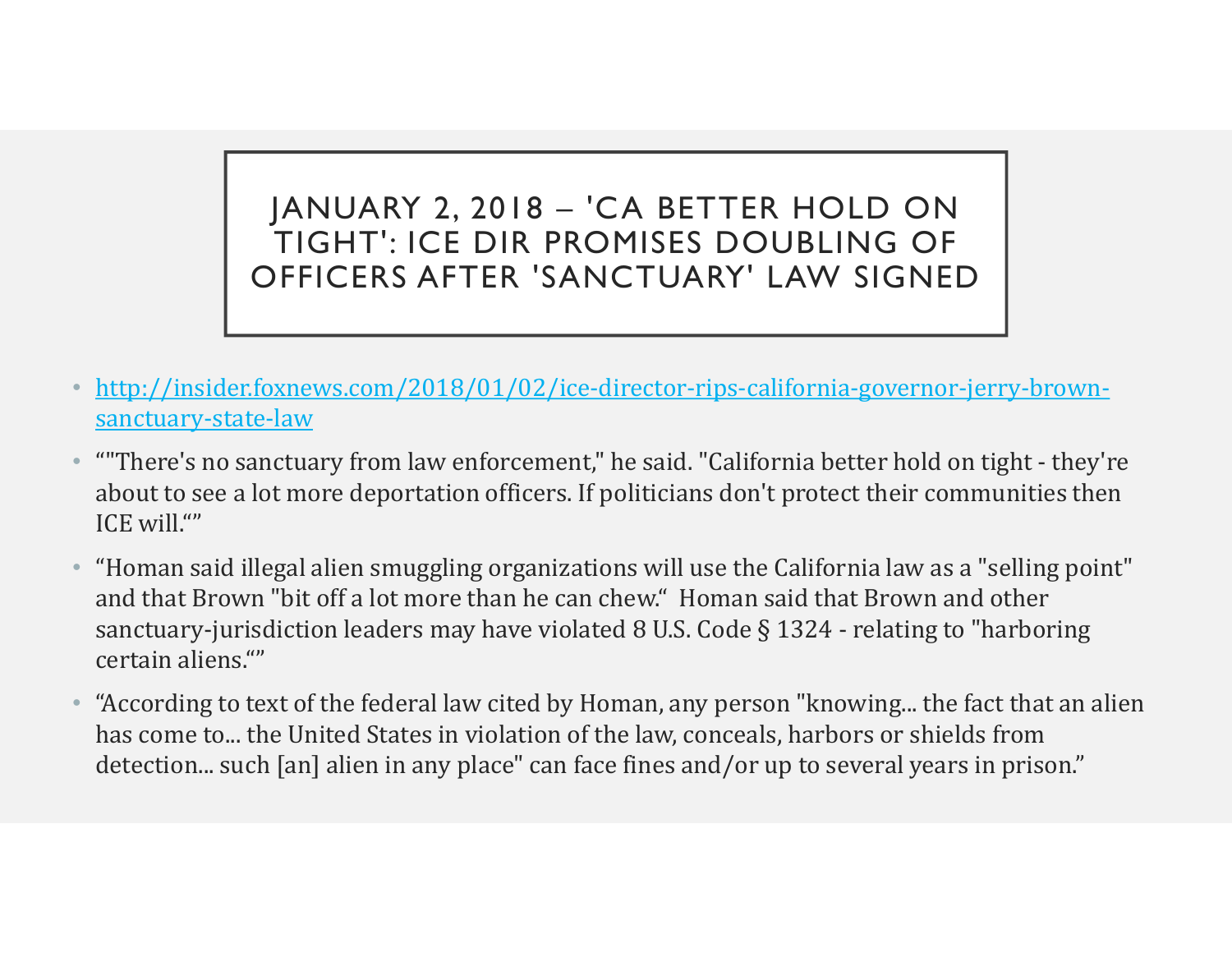# FEBRUARY 16, 2018 - ICE APPREHENDS 212<br>FOREIGN NATIONALS IN LOS ANGELES,<br>CALIFORNIA FOREIGN NATIONALS IN LOS ANGELES, CALIFORNIA

- https://www.ice.gov/news/releases/ice-operation-la-results-212-arrests-122-notices-inspection
- ""Fewer jail arrests mean more arrests on the street, and that also requires more resources, which is why we are forced to send additional resources to those areas to meet operational needs and officer safety. Consistent with our public safety mission, 88 percent of those arrested during this operation were convicted criminals.""
- "Also as part of this operation, ICE's Homeland Security Investigations (HSI) served 122 notices of **FEBRUARY 16, 2018 - ICE APPREHENDS 212**<br> **FOREIGN NATIONALS IN LOS ANGELES,**<br> **CALIFORNIA**<br> **EXECUTE ANTIONALS IN LOS ANGELES,**<br> **CALIFORNIA**<br> **EXECUTE ANTIONALS IN LOS ANGELES,**<br> **EXECUTE ANTIONALS ARTIFORNIA**<br> **EXECUTE** FEBRUART 16, 2018 - ICE APPREHENDS 212<br>
FOREIGN NATIONALS IN LOS ANGELES,<br>
CALIFORNIA<br>
https://www.ice.gov/news/releases/ice-operation-la-results-212-arrests-122-notices-inspection<br>
"Fewer jail arrests mean more arrests on to not be in compliance with the law, they will face civil fines and potential criminal prosecution."
- "Despite state laws like AB450 that intend to interfere with federal immigration enforcement authorities, ICE expects employers and state officials to comply with federal law. Federal law established by the Immigration Reform and Control Act (IRCA) of 1986 requires employers to verify the identity and work eligibility of all individuals they hire."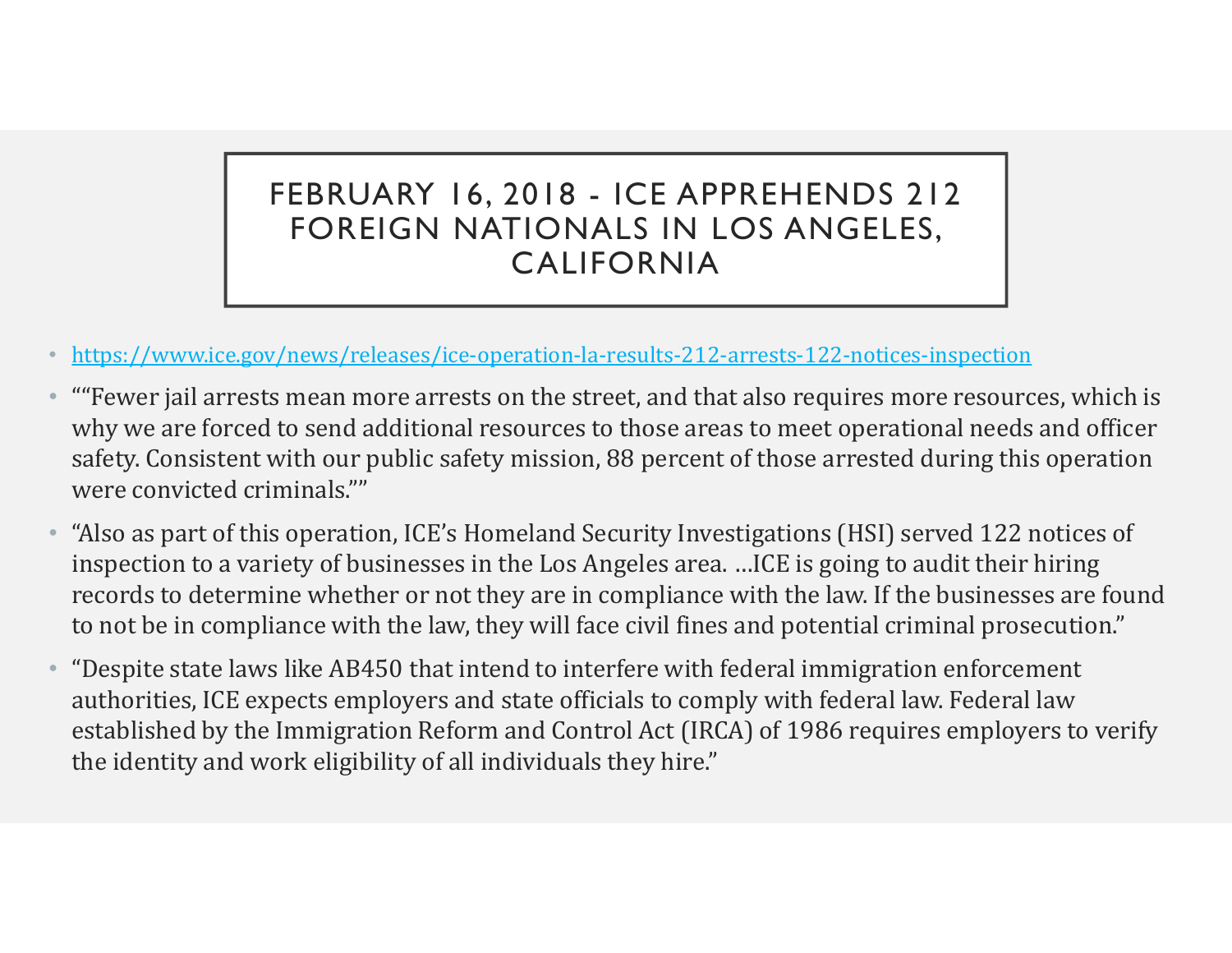### MARCH 5, 2018 - TRUMP<br>NISTRATION CAN WITHHOLD<br>NT FROM CALIFORNIA OVER ADMINISTRATION CAN WITHHOLD GRANT FROM CALIFORNIA OVER 'SANCTUARY' CONCERNS, JUDGE RULES

- https://www.washingtontimes.com/news/2018/mar/5/trump-administration-can-withhold-grant-overcalif/
- "The Trump administration will not immediately have to award California a grant being withheld over concerns the state is a sanctuary for people in the country illegally, a federal judge said Monday."
- The amount of money at issue \$1 million was relatively small and was at this point only dependent of purpositions, it amount of money at issue \$1 million was relatively small and was at this point only dependent delayed, not denied, U.S. District Judge William Orrick said. While he rejected the state's request for a preliminary injunction to turn over the money, he also rejected a request by the U.S. Department of Justice to dismiss California's lawsuit.
- The judge said the suit raised "weighty and novel constitutional issues" that would benefit from additional argument.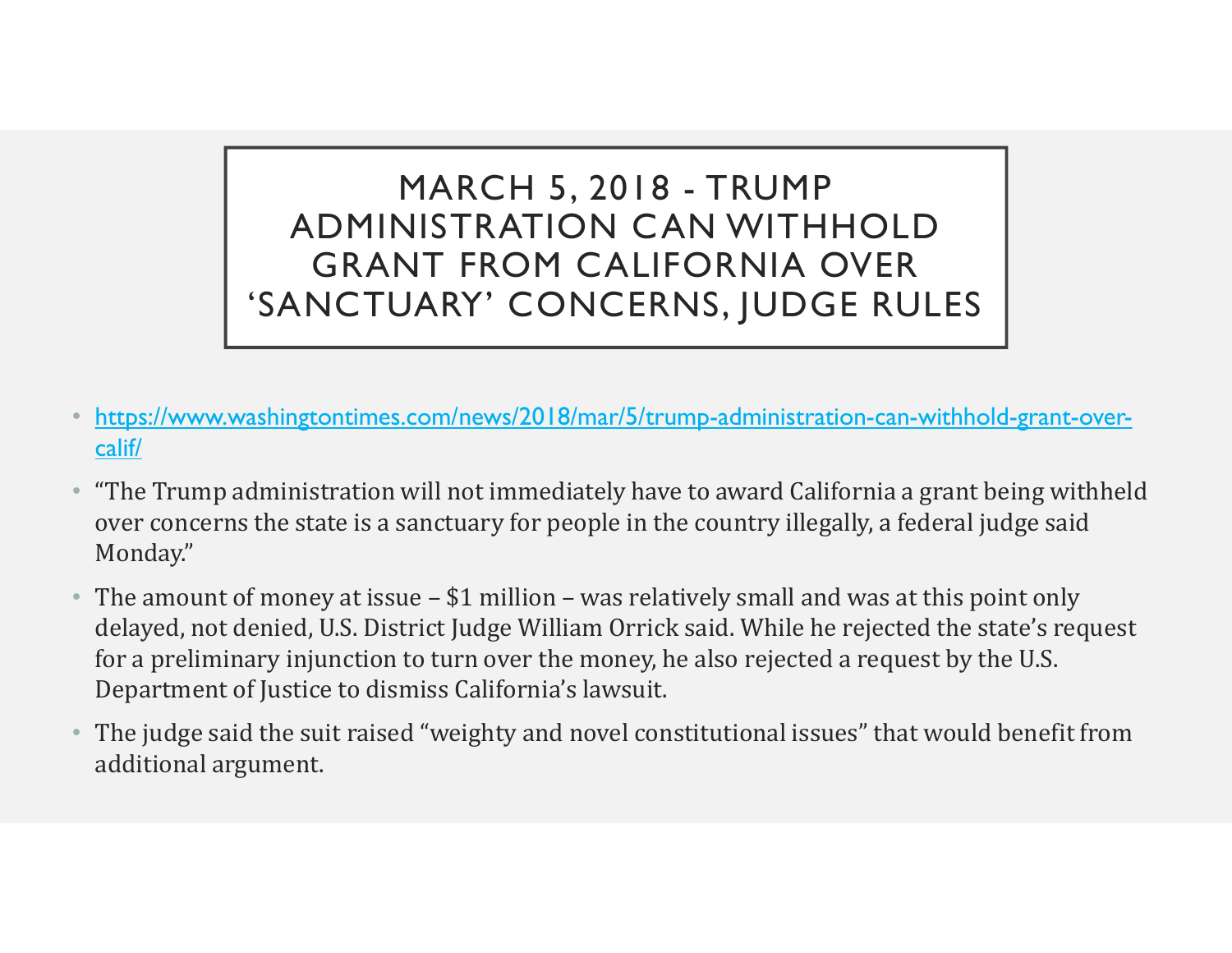# MARCH 7, 2018 - TRUMP SUES CALIFORNIA<br>OVER IMMIGRATION POLICIES OVER IMMIGRATION POLICIES

- https://www.cnn.com/2018/03/06/politics/california-immigration-lawsuit/index.html
- Late Tuesday evening the department filed a federal lawsuit against the state and its top officials to MARCH 7, 2018 - TRUMP SUES CALIFORNIA<br>
OVER IMMIGRATION POLICIES<br>
https://www.cnn.com/2018/03/06/politics/california-immigration-lawsuit/index.html<br>
Late Tuesday evening the department filed a federal lawsuit against the s MARCH 7, 2018 - TRUMP SUES CALIFORNIA<br>
OVER IMMIGRATION POLICIES<br>
• https://www.cnn.com/2018/03/06/politics/california-immigration-lawsuit/index.html<br>
• Late Tuesday evening the department filed a federal lawsuit against t
- federal immigration officers to carry out their responsibilities in California," Justice Department lawyers argue in the suit, further calling the laws an "obstacle to the United States' enforcement of the immigration laws and discriminating against federal immigration enforcement.""
- "But the legal thrust of the case also puts the Trump administration in the delicate position of relying on a 2012 Supreme Court decision that effectively blocked some of Arizona's sweeping attempts aimed at lessening the number of undocumented immigrants on the grounds that the https://www.cnn.com/2018/03/06/politics/california-inmigration-lawsuit/index.html<br>Late Tuesday evening the department filed a federal lawsuit against the state and its top officials to<br>stop a cluster of so-called "sanctuar delivered a split decision, however, and declined to block the most hotly debated provision, requiring state police officers to demand the papers of anyone suspected of being in the country illegally."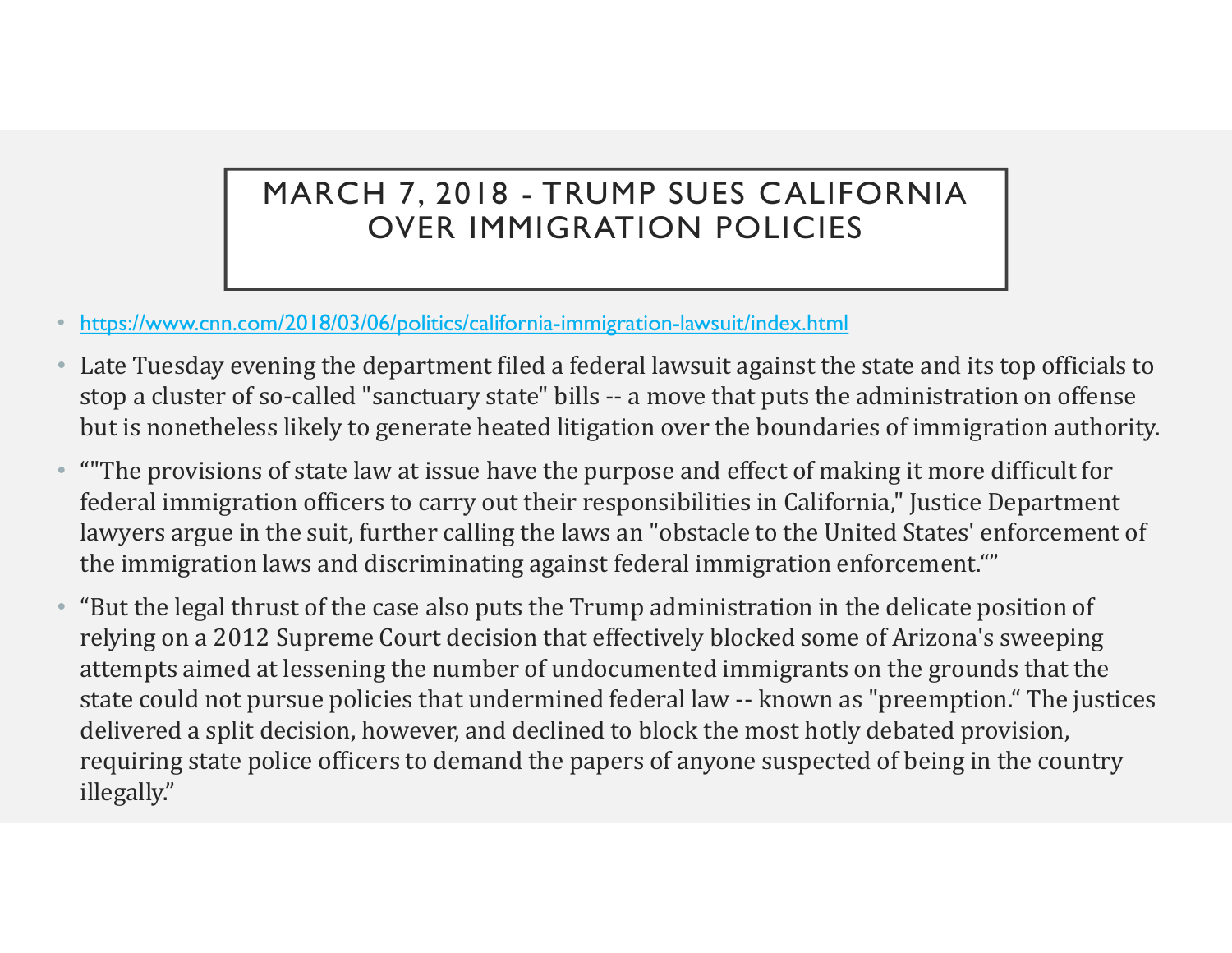### DEFERRED ACTION ON CHILDHOOD ARRIVALS (DACA) IN THE NEWS



Photo by Molly Adams of Defend DACA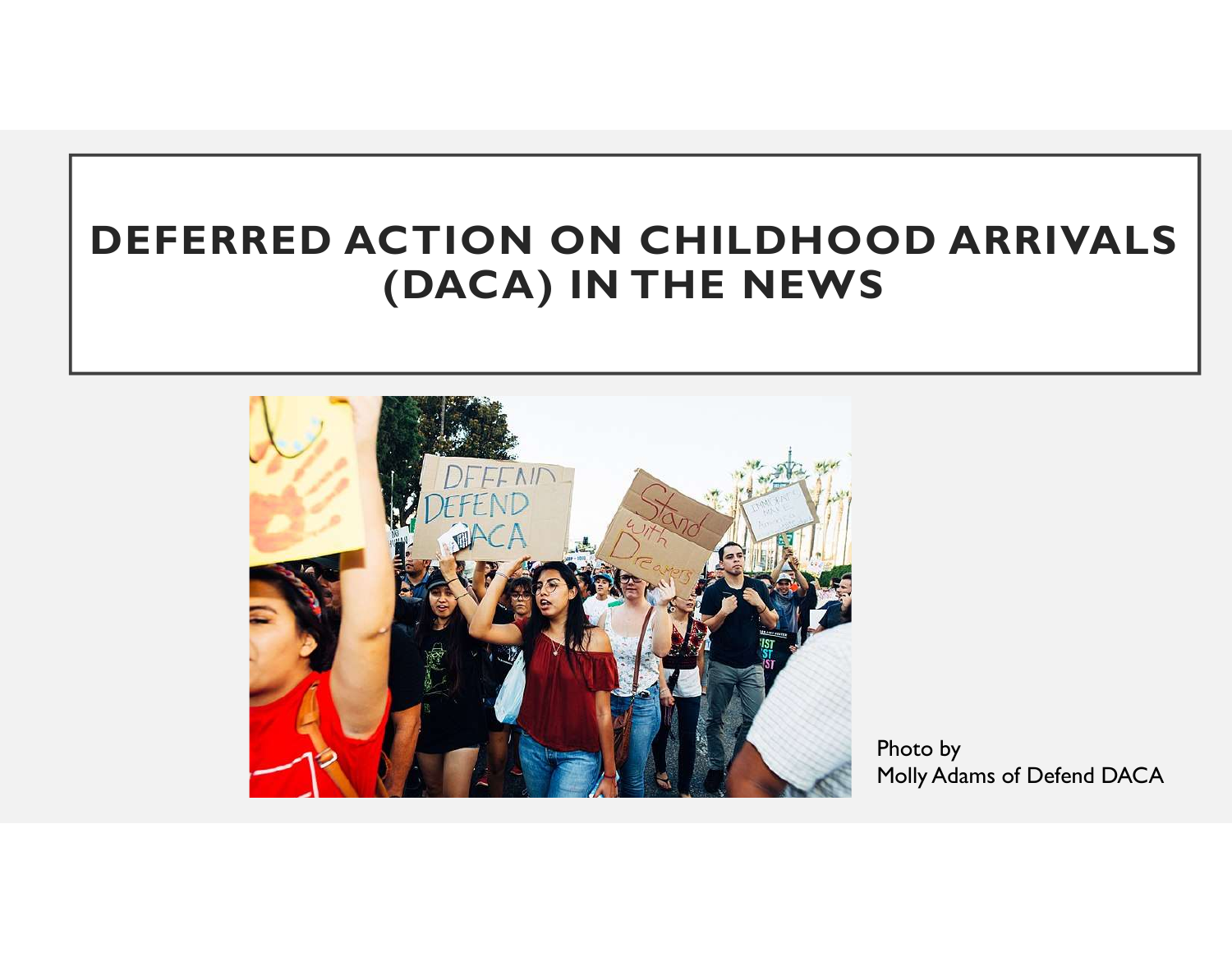#### BACKGROUND ON DACA

- June 15, 2012, the Obama administration, through DHS Secretary Janet Napolitano, released the memo "Exercising Prosecutorial Discretion with Respect to Individuals Who Came to the United States as Children", essentially establishing the DACA program
- Requirements:
- 1. under 31 years of age as of June 15, 2012;
- 2. Came to the United States before turning 16;
- 3. Continuously resided in the United States since June 15, 2007, up to the present time;
- 4. Present in the United States on June 15, 2012 and when applying for DACA;
- 5. Had no lawful status on June 15, 2012 (meaning never had any status or previous status expired on June 15, 2012)
- 6. Is currently in school, has graduated or obtained a certificate of completion from high school, has obtained a general educational development (GED) certificate, or is an honorably discharged veteran of the U.S. Armed Forces or U.S. Coast Guard; and
- 7. No felonies, a significant misdemeanors; or three or more misdemeanors, and does not otherwise pose a threat to national security or public safety.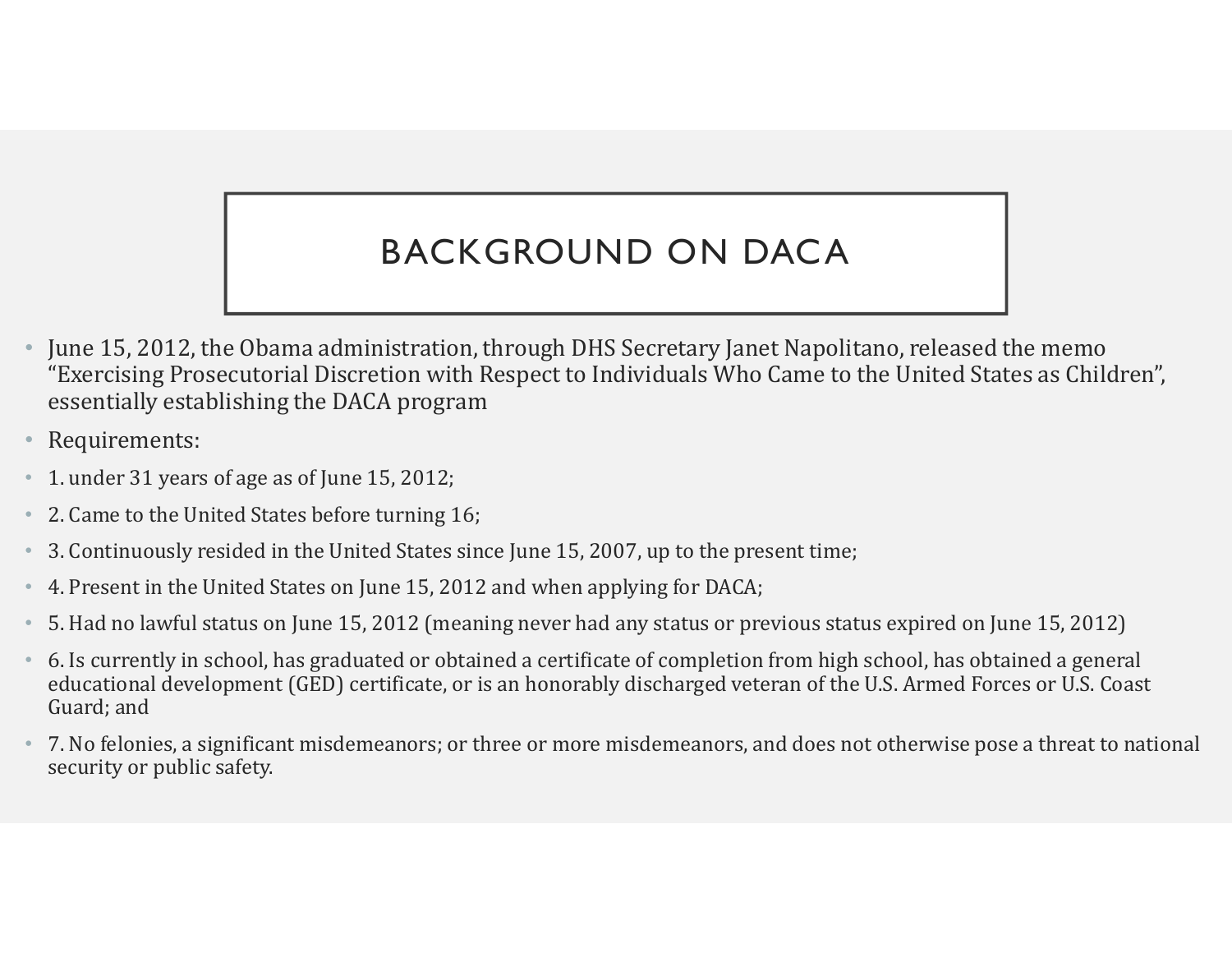#### EXPANSION OF DACA

- In November 2014, there was an attempt to expand DACA to include who entered the country prior to 2010, eliminate the requirement that applicants be younger than 31 years old, and lengthen the renewable deferral period to two years. Also, included provisions for parents of DACA recipients.
- December 2014, Texas and 25 other states filed suit to enjoin the expansion in District Court for the Southern District of Texas.
- January 2015, a preliminary injunction was issued to prevent the expansion
- Appellate court ruled in favor of enjoining the expansion.
- Supreme Court issued a 4-4 decision. This was made after Scalia's death and his seat had not been filled yet.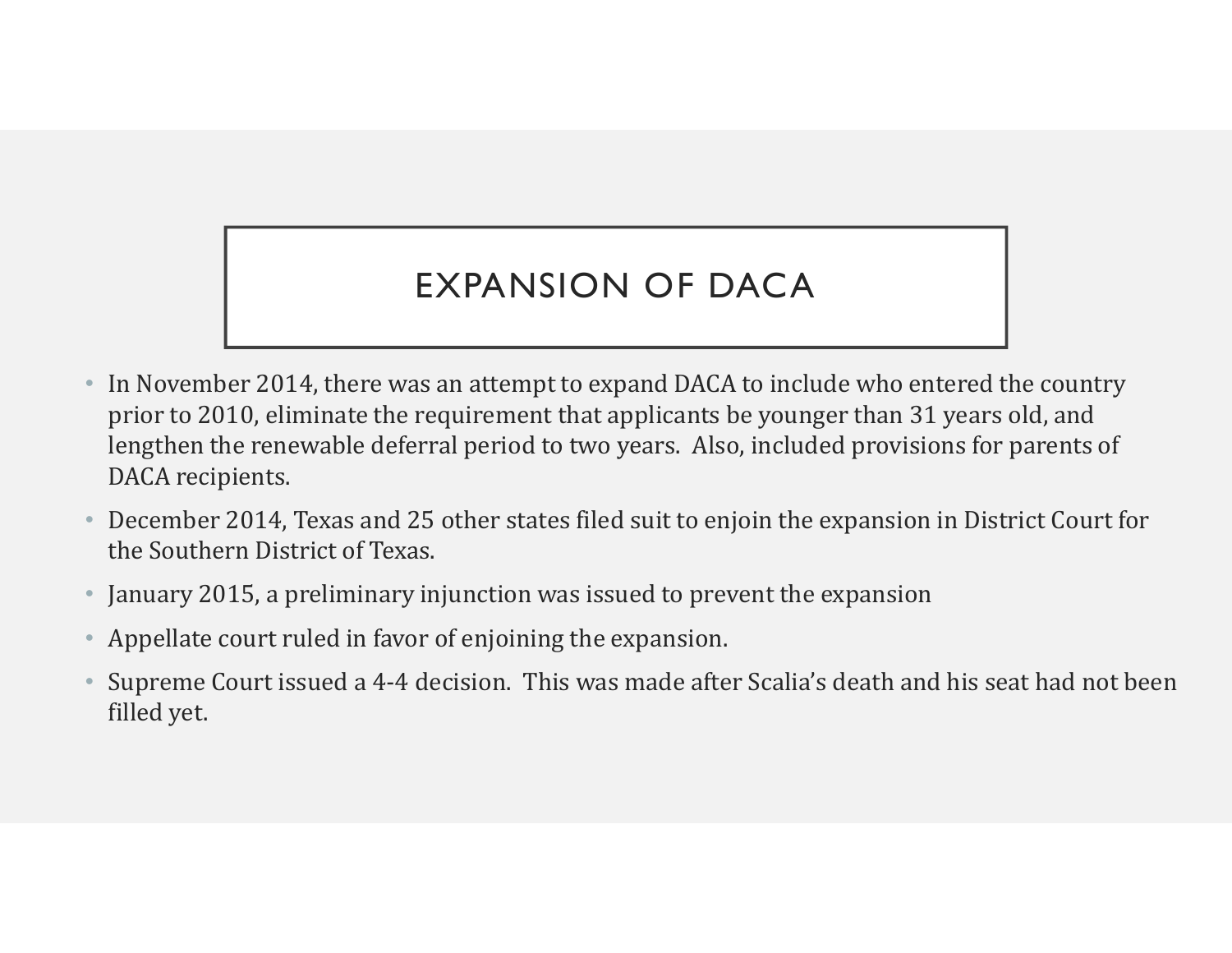# SEPTEMBER 5, 2017 - TRUMP<br>SISTRATION ENDS DACA, WITH 6-<br>MONTH DELAY ADMINISTRATION ENDS DACA, WITH 6- MONTH DELAY

- http://www.foxnews.com/politics/2017/09/05/trump-administration-ends-daca-with-6-monthdelay.html
- "The Department of Homeland Security formally rescinded the Deferred Action for Childhood Arrivals program, known as DACA, with a six-month delay for current recipients. According to Acting Homeland Security Secretary Elaine Duke, the interval is meant to give Congress "time to deliver on appropriate legislative solutions.""
- "Attorney General Jeff Sessions, speaking to reporters, decried what he called the Obama administration's "disrespect for the legislative process" in enacting the 2012 policy. He said the "unilateral executive amnesty" probably would have been blocked by the courts anyway."
- ""Congress writes laws, not the president, and ending this program fulfills a promise that President Trump made to restore the proper role of the executive and legislative branches. But now there is more to do, and the president has called on Congress to act," he (Rep. Paul Ryan) said in a statement. "At the heart of this issue are young people who came to this country through no fault of their own, and for many of them it's the only country they know."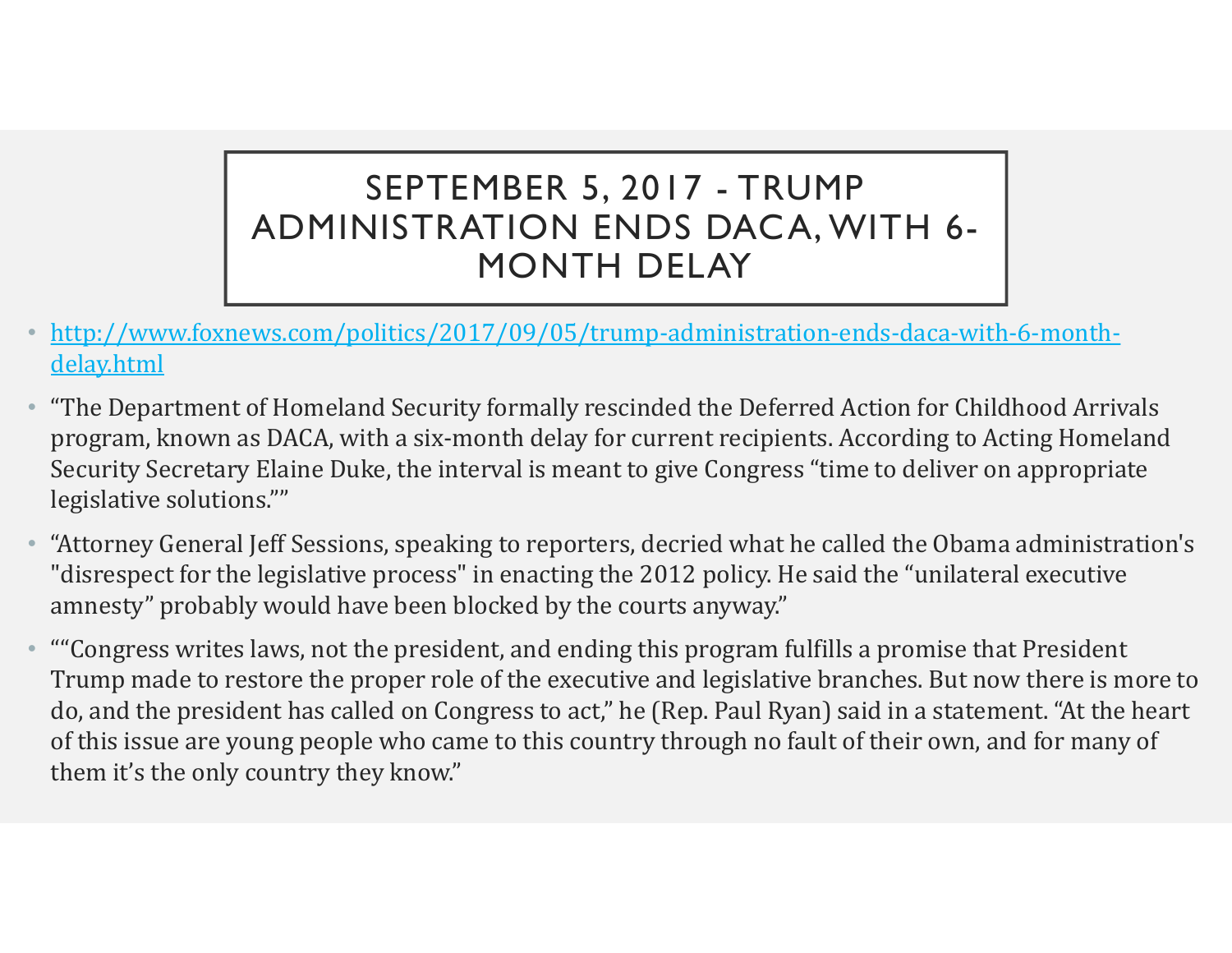# SEPTEMBER 8, 2017 - NAPOLITANO SUES<br>TRUMP TO SAVE DACA PROGRAM SHE<br>HELPED CREATE TRUMP TO SAVE DACA PROGRAM SHE HELPED CREATE

- https://www.nytimes.com/2017/09/08/us/politics/napolitano-sues-trump-to-save-dacaprogram-she-helped-create.html
- "Lawyers for Ms. Napolitano are urging the court to issue an injunction preventing the federal government from ending the program."
- **SEPTEMBER 8, 2017 NAPOLITANO SUES<br>
TRUMP TO SAVE DACA PROGRAM SHE<br>
HELPED CREATE<br>
\* https://www.nytimes.com/2017/09/08/us/politics/napolitano-sues-trump-to-save-daca-<br>
program-she-helped-create.html<br>
\* "Lawyers for Ms.** SEPTEMBER 8, 2017 - NAPOLITANO SUES<br>
TRUMP TO SAVE DACA PROGRAM SHE<br>
HELPED CREATE<br>
HELPED CREATE<br>
https://www.nytimes.com/2017/09/08/us/politics/napolitano-sues-trump-to-save-daca-<br>
program-she-helped-create.html<br>
"Lawyer **SEPTEMBER 8, 2017 - NAPOLITANO SUES**<br> **TRUMP TO SAVE DACA PROGRAM SHE**<br>
HELPED CREATE<br>
https://www.mytimes.com/2017/09/08/us/politics/napolitano-sues-trump-to-save-daca-<br>
program-she-helped-create.html<br>
"Lawyers for Ms. N comment from affected parties before revoking a significant policy. "The government just can't turn 180 degrees on something like DACA without taking the proper steps," Ms. Napolitano said. "They didn't take the proper steps.""
- "The lawsuit contends that the Trump administration needed to provide a more substantial justification for ending the program because those who enrolled in it made long-term decisions like enrolling in college or getting a loan based on the assumption that it would continue. And finally, the suit alleges a violation of the constitutional due process rights of DACA enrollees."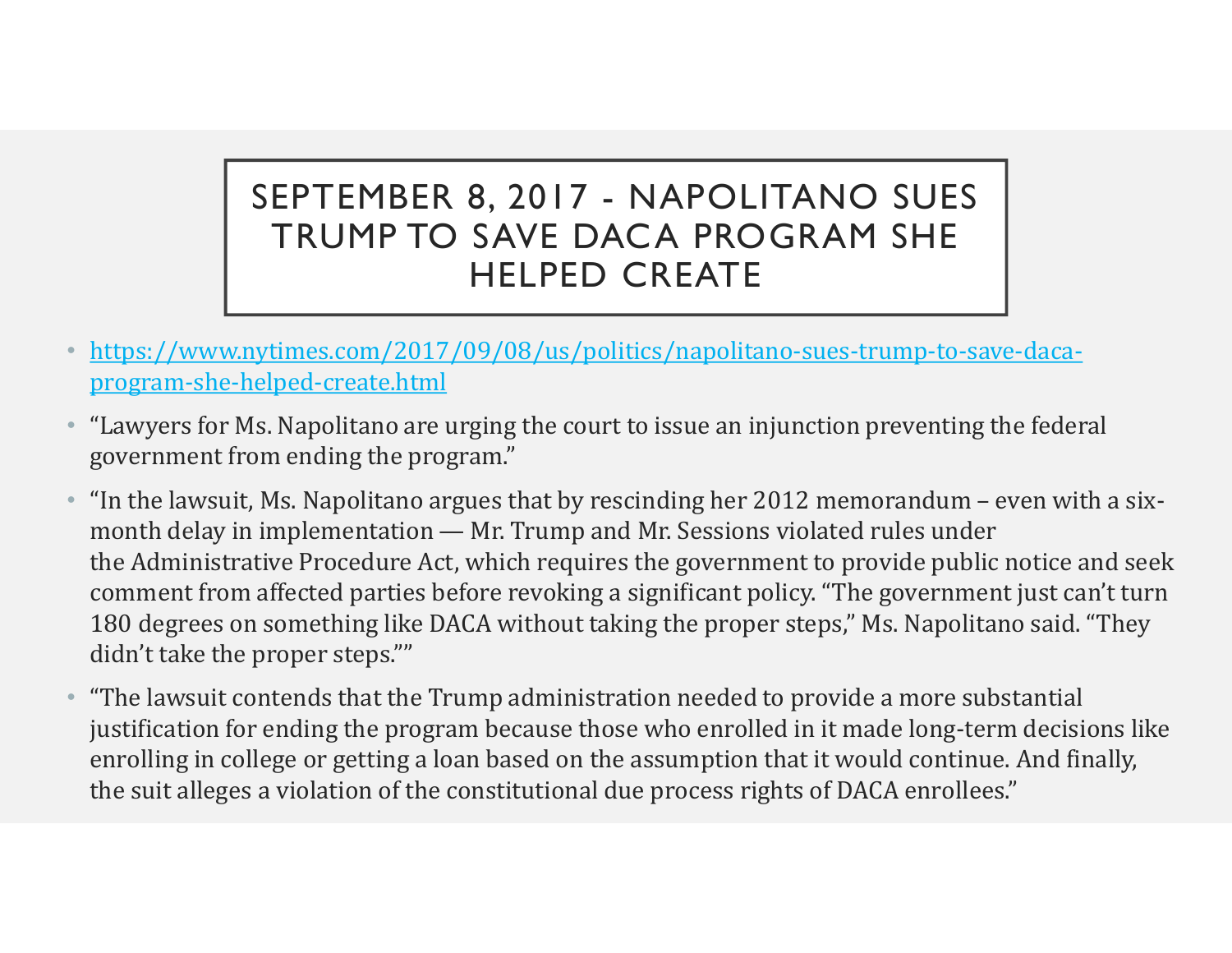# JANUARY 9, 2018 – FEDERAL JUDGE<br>TEMPORARILY BLOCKS TRUMP'S<br>DECISION TO END DACA TEMPORARILY BLOCKS TRUMP'S DECISION TO END DACA

- https://www.usatoday.com/story/news/politics/2018/01/09/federal-judge-blocks-trumpdaca/1019530001/
- FEMPORARILY BLOCKS TRUMP'S<br>
FEMPORARILY BLOCKS TRUMP'S<br>
DECISION TO END DACA<br>
 thttps://www.usatoday.com/story/news/politics/2018/01/09/federal-judge-blocks-trump-<br>
 "The ruling by U.S. District Judge William Alsup order allowing the "DREAMers" to renew their deportation protections and work permits under the program known as Deferred Action for Childhood Arrivals. The news came as bipartisan members of Congress and the White House inched closer to hammering out a compromise solution before the program begins to be phased out on March 5." **FEMPORARILY BLOCKS TRUMP'S**<br> **TEMPORARILY BLOCKS TRUMP'S**<br> **PEMPORARILY BLOCKS TRUMP'S**<br> **PERPORARIEY BLOCKS TRUMP'S**<br> **PERPORARIEY DECISION TO END DACA**<br> **PERPORARIEY**<br> **PERPORATION**  $\frac{1}{2}$  and  $\frac{1}{2}$   $\frac{1}{2}$   $\$ **•** "Alsup said plaintiffs wore likely to the plaintiffs would be harmed by the abrupt same of the planned the abrupt same allowing the "DREAMers" to renew their deportation protections and work permits under the allowing
- administration's decision to end the program was "arbitrary and capricious" and based on a flawed legal premise."
- part because of the economic disruptions and loss of tax revenues that would be caused by their sudden removal from the workforce."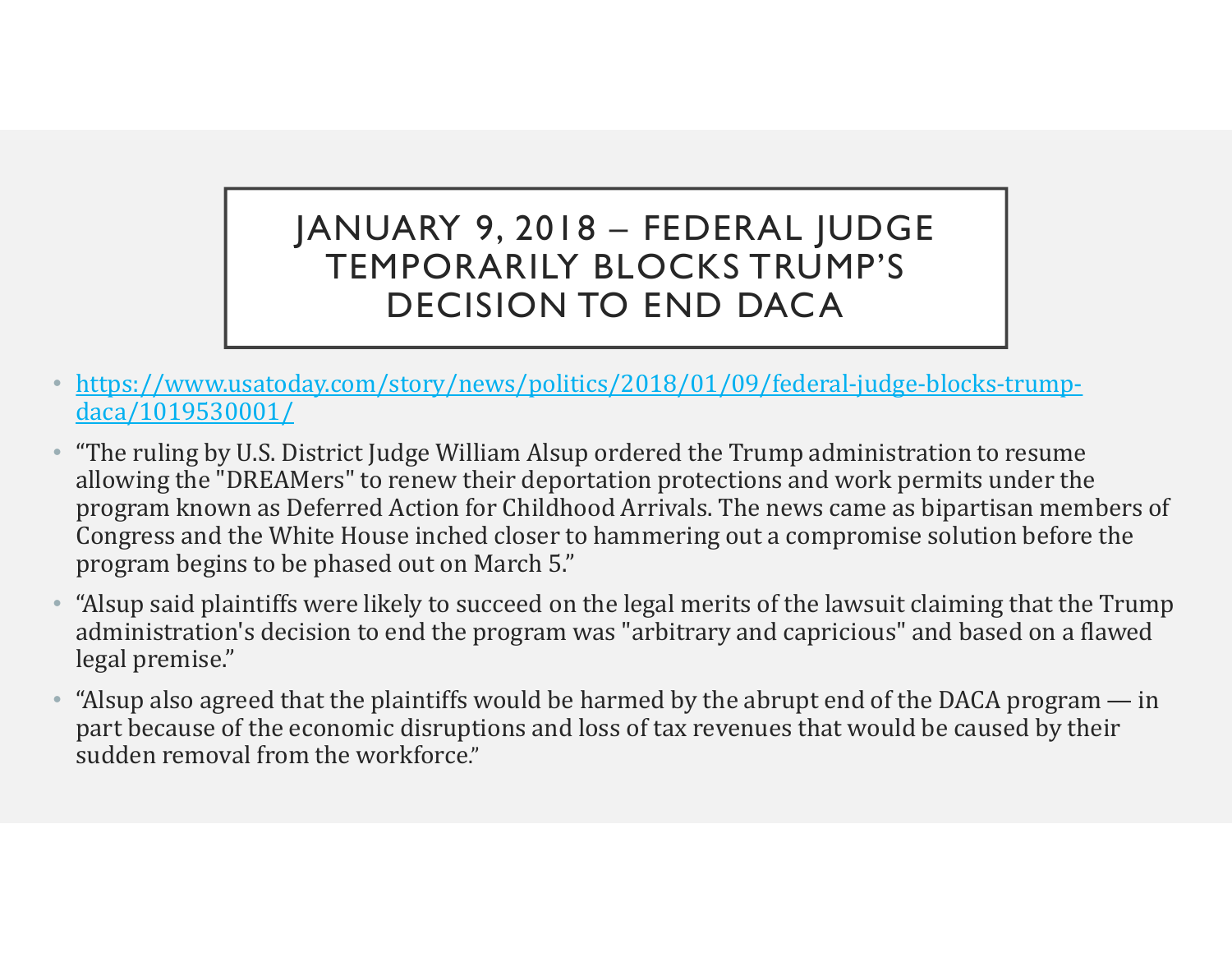# FEBRUARY 26, 2018 - SUPREME COURT<br>REJECTS TRUMP OVER 'DREAMERS'<br>IMMIGRANTS REJECTS TRUMP OVER 'DREAMERS' IMMIGRANTS

- https://www.reuters.com/article/us-usa-court-immigration/supreme-court-rejects-trumpover-dreamers-immigrants-idUSKCN1GA1UO
- **FEBRUARY 26, 2018 SUPREME COURT<br>
REJECTS TRUMP OVER 'DREAMERS'<br>
IMMIGRANTS<br>
\* https://www.reuters.com/article/us-usa-court-immigration/supreme-court-rejects-trump-<br>
over-dreamers-immigrants-idUSKCN1GA1U0<br>
\* "San Francis** must continue to process renewals of existing DACA applications while litigation over the legality of Trump's action is resolved, prompting the administration's unusual move to bypass a federal appeals court and take the matter directly to the Supreme Court." https://www.reuters.com/article/us-usa-court-immigration/supreme-court-rejects-trump-<br>over-dreamers-immigrants-idUSKCN1GA1UO<br>"San Francisco-based U.S. District Judge William Alsup ruled last month that the government<br>must
- "In a brief order, the Supreme Court justices said the appeal was "denied without prejudice," indicating they will maintain an open mind on the underlying legal issue still being considered by the San Francisco-based 9th U.S. Circuit Court of Appeals. The justices also said they expect the lower court to "proceed expeditiously to decide this case.""
- "On Feb. 13, a second U.S. judge issued a similar injunction ordering the administration to keep plaintiffs including a group of states led by New York."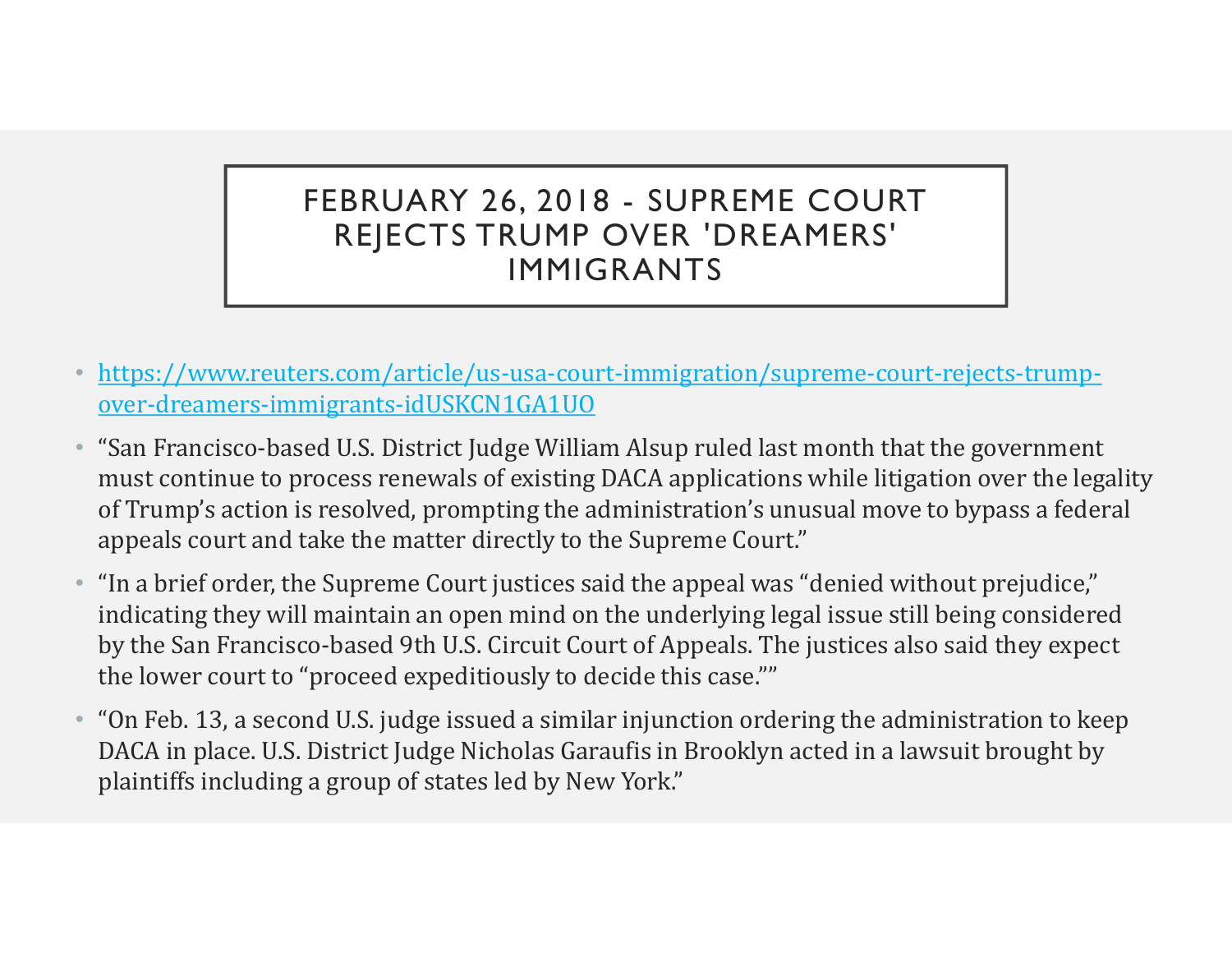#### OTHER IMMIGRATION TOPICS IN THE NEWS

- Chain Migration and the Diversity Lottery
- Bond Requirement in Deportation Hearings
- Deportation of Refugees
- Temporary Protected Status (TPS)





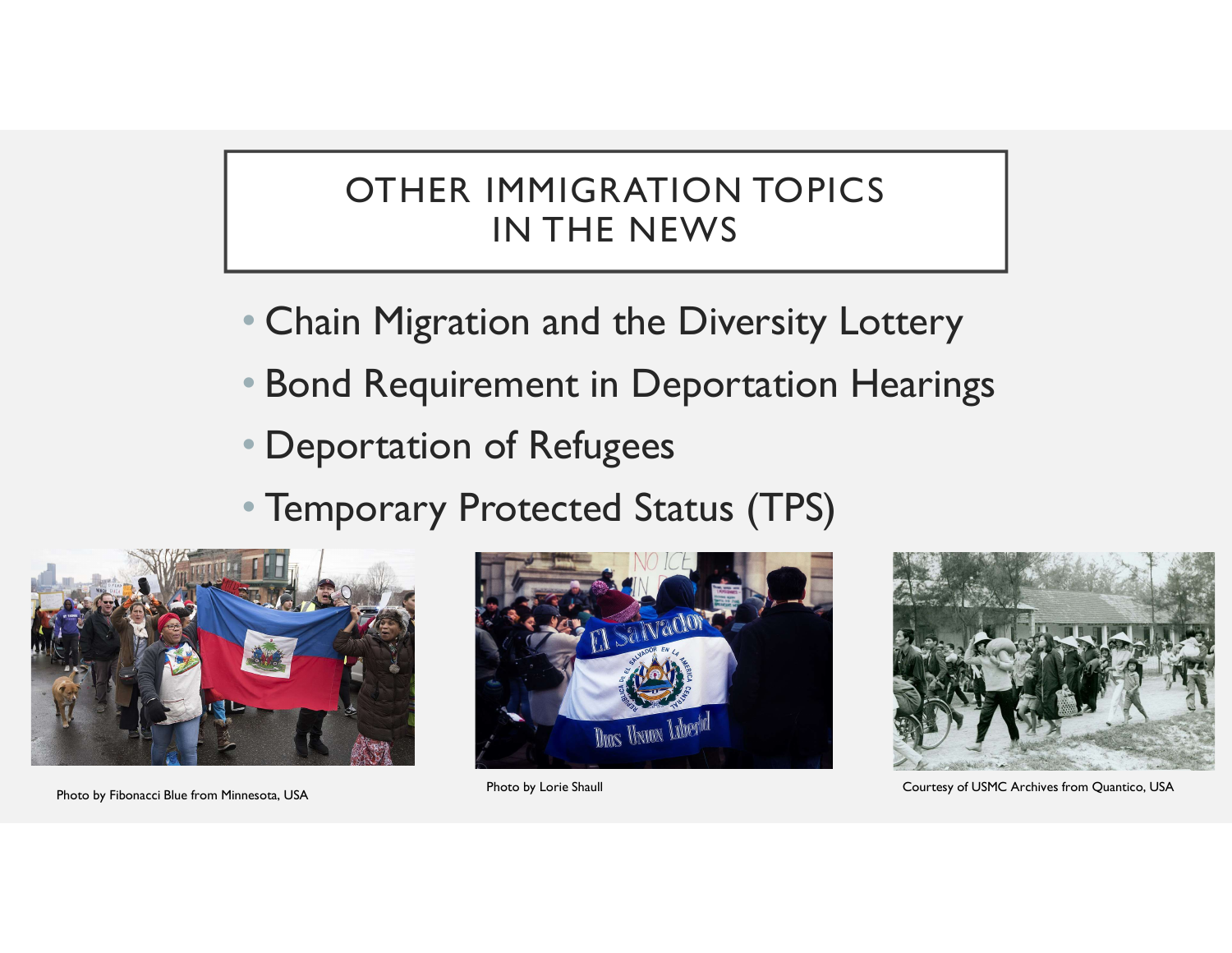# FEBRUARY 23, 2018 - TRUMP REVIVES<br>ATTACK ON DIVERSITY VISA,<br>CHAIN MIGRATION' IN SPEECH ATTACK ON DIVERSITY VISA, 'CHAIN MIGRATION' IN SPEECH

- https://www.wsj.com/articles/trump-revives-attack-on-diversity-visa-chain-migration-in-speech-1519410081
- ""…the president said the diversity lottery visa, which randomly awards visas to 50,000 people annually from underrepresented countries, lets undesirable people into the U.S., and said "chain migration" enables legal immigrants to sponsor many undeserving relatives for U.S. visas."
- ""You think they're giving us their good people?" he asked of diversity visa lottery countries. "So we pick out people. Then they turn out to be horrendous, and we don't understand why. They're not giving us their best people, folks.... I don't want people coming into this country with a lottery. I want people coming into this country based on merit.""
- "A bipartisan immigration plan backed by most Democrats and some Republicans this month for citizenship for Dreamers, which randomly awards visas to 50,000 people annually from underrepresented countries, lets undesirabl **CITAILY PHIG KATIOIN** IN SPEECT<br>
https://www.wsi.com/articles/trump-revives-attack-on-diversity-visa-chain-migration-in-speech-<br>
"...the president said the diversity lottery visa, which randomly awards visas to 50,000 peo also was rejected, by a greater margin. The bipartisan plan would have included border wall funding and a path to citizenship for Dreamers, while Mr. Trump also wanted limits on immigration based on family ties and an end to the diversity visa lottery."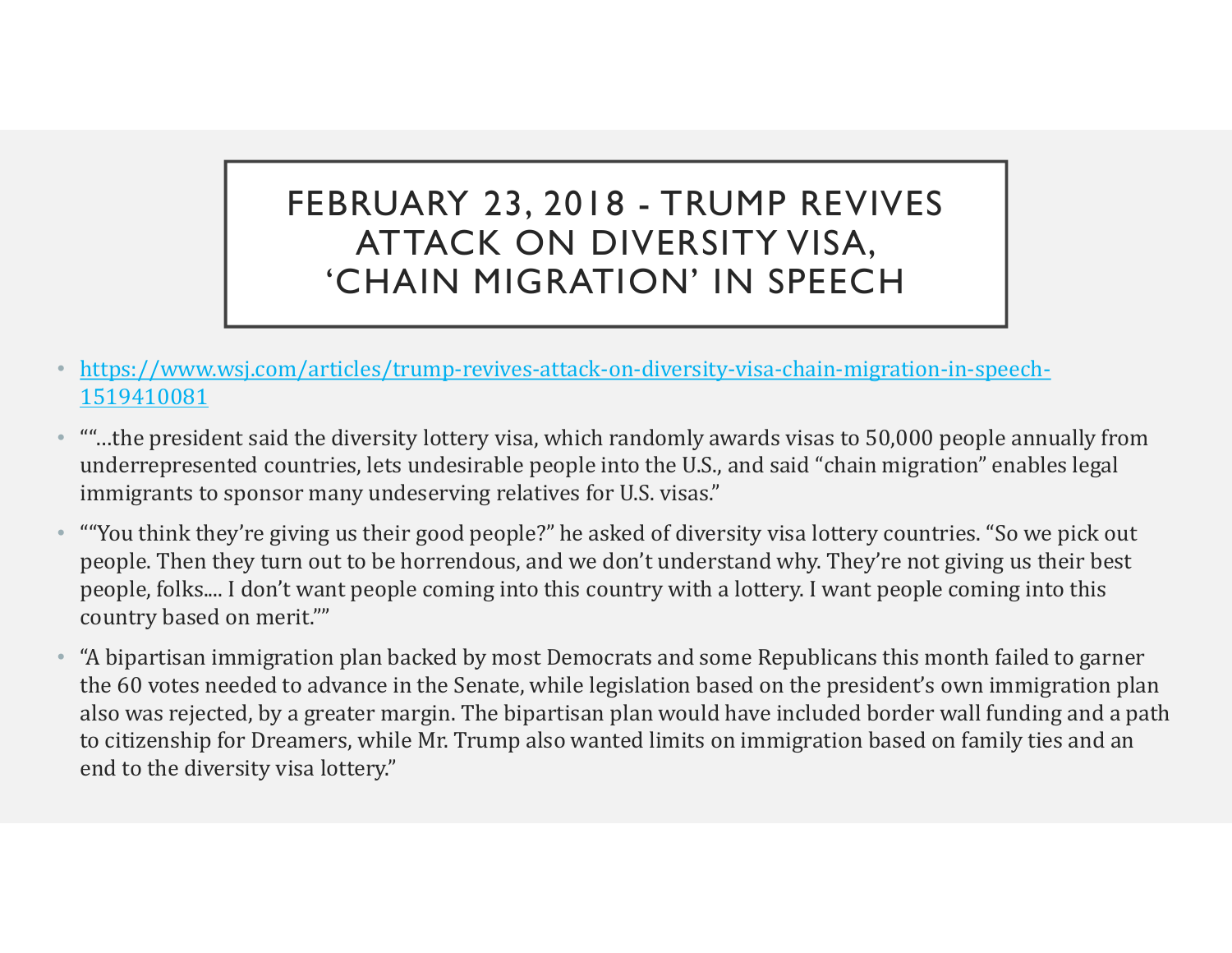#### FEBRUARY 27, 2018 -SUPREME COURT RULES DETAINED IMMIGRANTS NOT ENTITLED TO PERIODIC BOND HEARINGS

- https://www.cbsnews.com/news/supreme-court-detained-immigrants-periodic-bond-hearings/
- "The San Francisco-based U.S. Court of Appeals for the 9th Circuit had ruled for the immigrants, saying that under immigration law they had a right to periodic bond hearings. The appeals court said the immigrants generally should get bond hearings after six months in detention, and then every six months if they continue to be held."
- "In Tuesday's ruling, Justice Samuel Alito wrote for five justices that immigration law doesn't require periodic bond hearings. But the justices sent the case back to the appeals court to consider whether the case should continue as a class action and the immigrants' arguments that the provisions of immigration law they are challenging are unconstitutional."
- "But Justice Stephen Breyer, writing a dissenting opinion joined by… Justice Sonia Sotomayor and Justice Ruth Bader Ginsburg, said he would have read the provisions of immigration law to require hearings for people detained for a prolonged period of time. "The bail questions before us are technical but at heart they are simple," Breyer wrote. "We need only recall the words of the Declaration of Independence, in particular its insistence that all men and women have 'certain unalienable Rights,' and that among them is the right to 'Liberty,'" he wrote."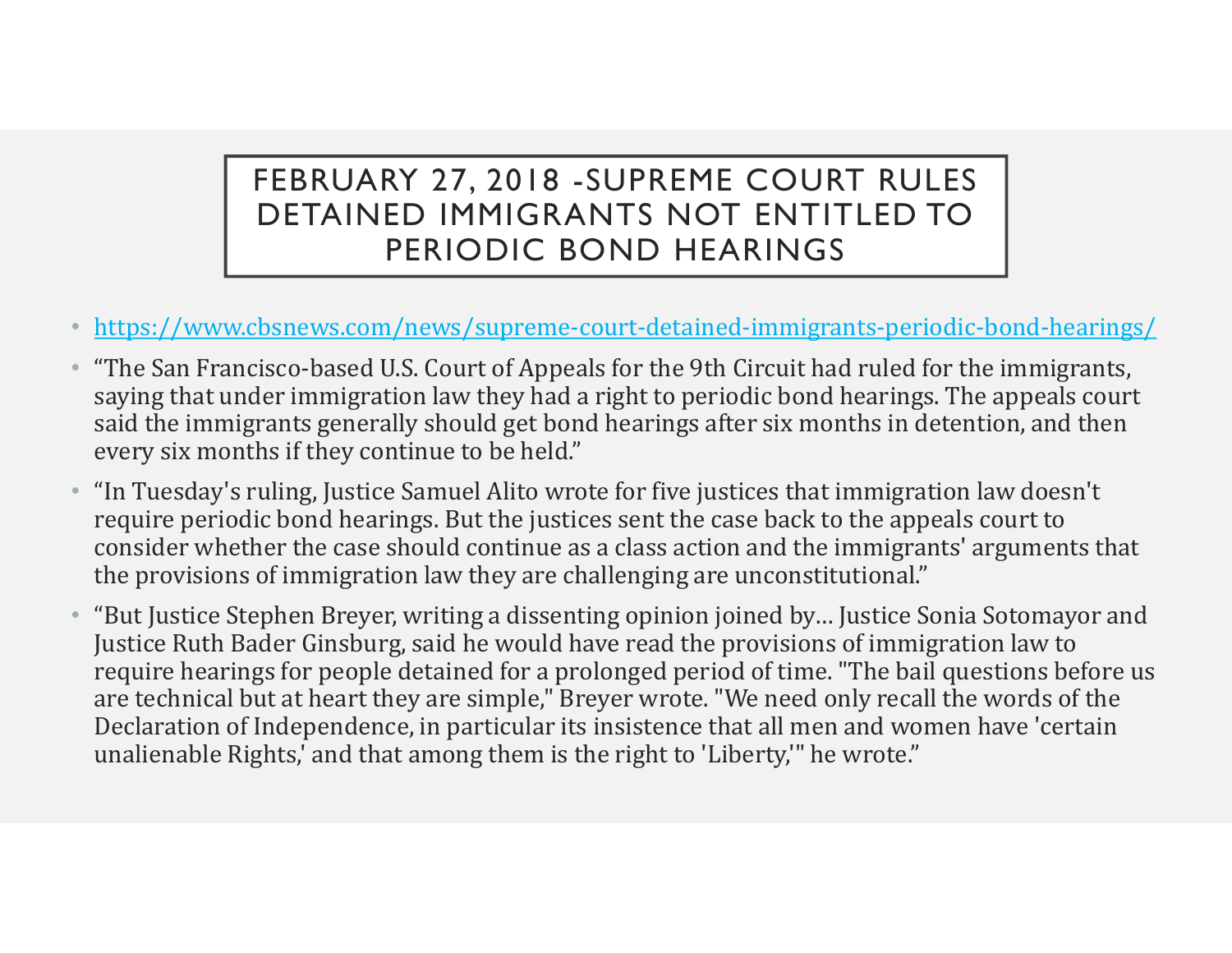### FEBRUARY 28, 2018 - REFUGEES FROM<br>VIETNAM WHO HAVE BEEN IN US FOR<br>DECADES ARE BEING DETAINED AND<br>GFTFD FOR DFPORTATION. IMMIGRANTS VIETNAM WHO HAVE BEEN IN US FOR DECADES ARE BEING DETAINED AND TARGETED FOR DEPORTATION, IMMIGRANTS RIGHTS GROUP SAYS

- https://www.ocregister.com/2018/02/28/immigrant-rights-group-says-ice-is-holding-vietnamese-in-limbo/
- "The lawsuit cites Trinh and three other petitioners among approximately 40 Vietnamese refugees awaiting deportation while housed in immigration detention facilities. Some have been detained over 90 days; some as long as 11 months. And that is illegal, their attorneys say, because the U.S. government doesn't have the right to hold people indefinitely unless there's an expectation that their country of origin will take them back."
- "There is a 2008 agreement that sets the provisions, conditions and procedures under which a Vietnamese citizen living in the United States can be repatriated. The Vietnamese government considers requests on a case-by-case VIETNAM WHO HAVE BEEN IN US FOR<br>
DECADES ARE BEING DETAINED AND<br>
TARGETED FOR DEPORTATION, IMMIGRANTS<br>
RIGHTS GROUP SAYS<br>
thtps://www.orcregister.com/2018/02/28/immigrant-rights-group-says-ice-is-holding-vietnamese-in-limb were re-established between the two countries, they may not be deported back to their home country."
- "A similar lawsuit filed by the same group last October alleges ICE is ordering the deportation of Cambodian refugees, in many cases, for decades-old convictions. More than 100 Cambodian refugees were detained last October, many of them from Long Beach, Modesto and Stockton. Cambodia has accepted an average of 35 individuals for repatriation annually, but the U.S. government is pressuring that country to take more, attorneys said."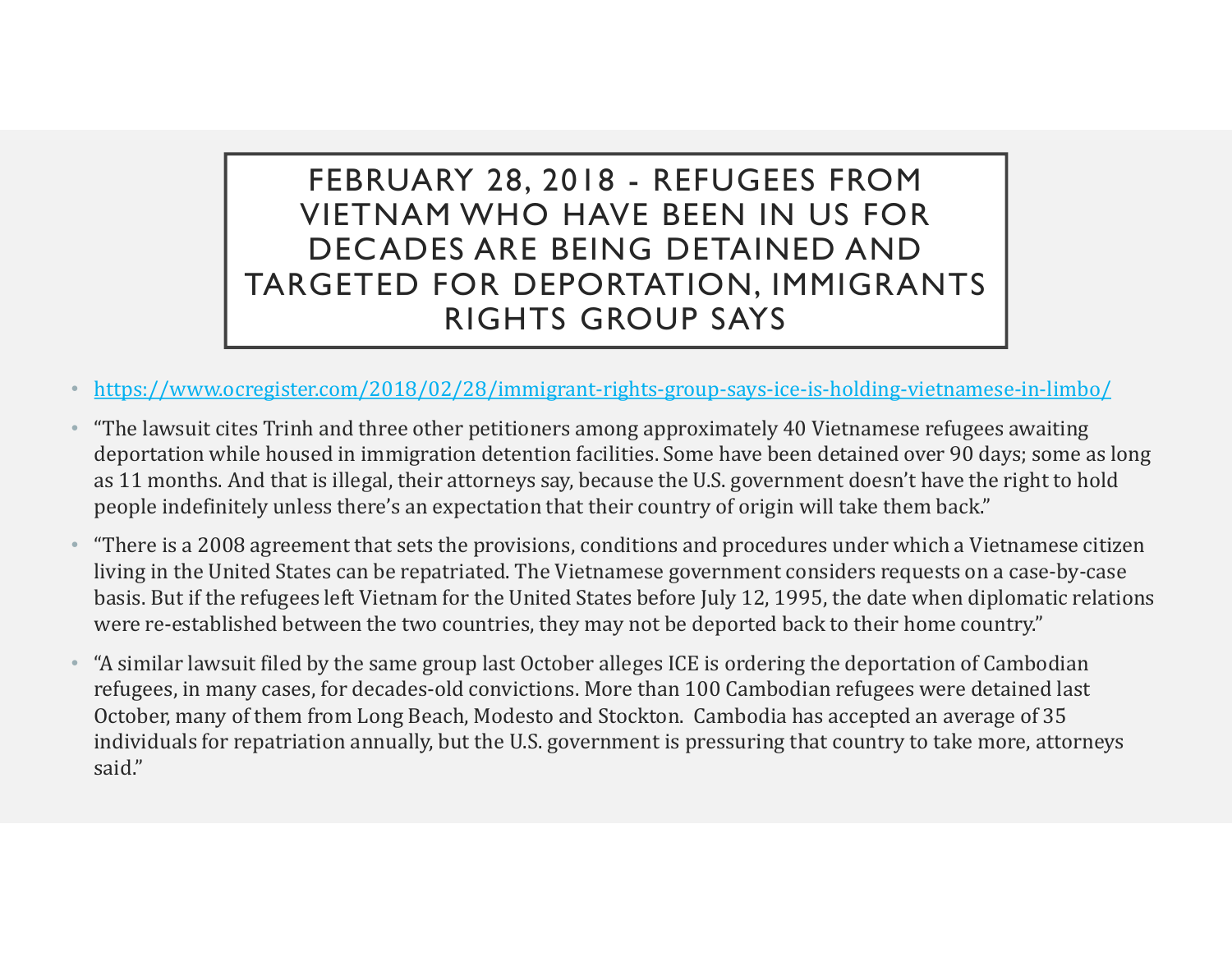#### HAITIAN AND SALVADORAN TPS HOLDERS SUE TRUMP ADMINISTRATION

- http://www.miamiherald.com/news/nation-world/world/americas/haiti/article201552444.html
- "Eight Haitian and Salvadoran immigrants living in the United States with temporary protection from deportation have filed a lawsuit against the Trump administration, arguing that its decision to end their Temporary Protected Status was based on racism and discrimination that violates their constitutional rights."
- "In prior years, Haiti's TPS designation had been renewed based on the slow pace of the country's recovery from its cataclysmic 2010 earthquake, which earned it the designation from the Obama administration. El Salvador's designation, which impacts more than 200,000 Salvadorans, came in 2001 after a series of earthquakes devastated the Central American country. TPS is set to end for El Salvador on Sept. 9, 2019. The Department of Homeland Security has also ended TPS for Nicaraguans in January 2019 and put a decision on hold for Hondurans."
- "This is the second TPS-related lawsuit filed in recent weeks. Last month, the NAACP Legal Defense Fund in a suit asked a federal judge in the U.S. District Court of Maryland to reverse the decision to end the humanitarian protections for nearly 60,000 Haitian immigrants. That suit argues that Acting Homeland Secretary Elaine Duke's November decision to end TPS for Haiti as of July 2019 is "irrational and discriminatory" and influenced by President Trump's "public hostility toward immigrants of color.""